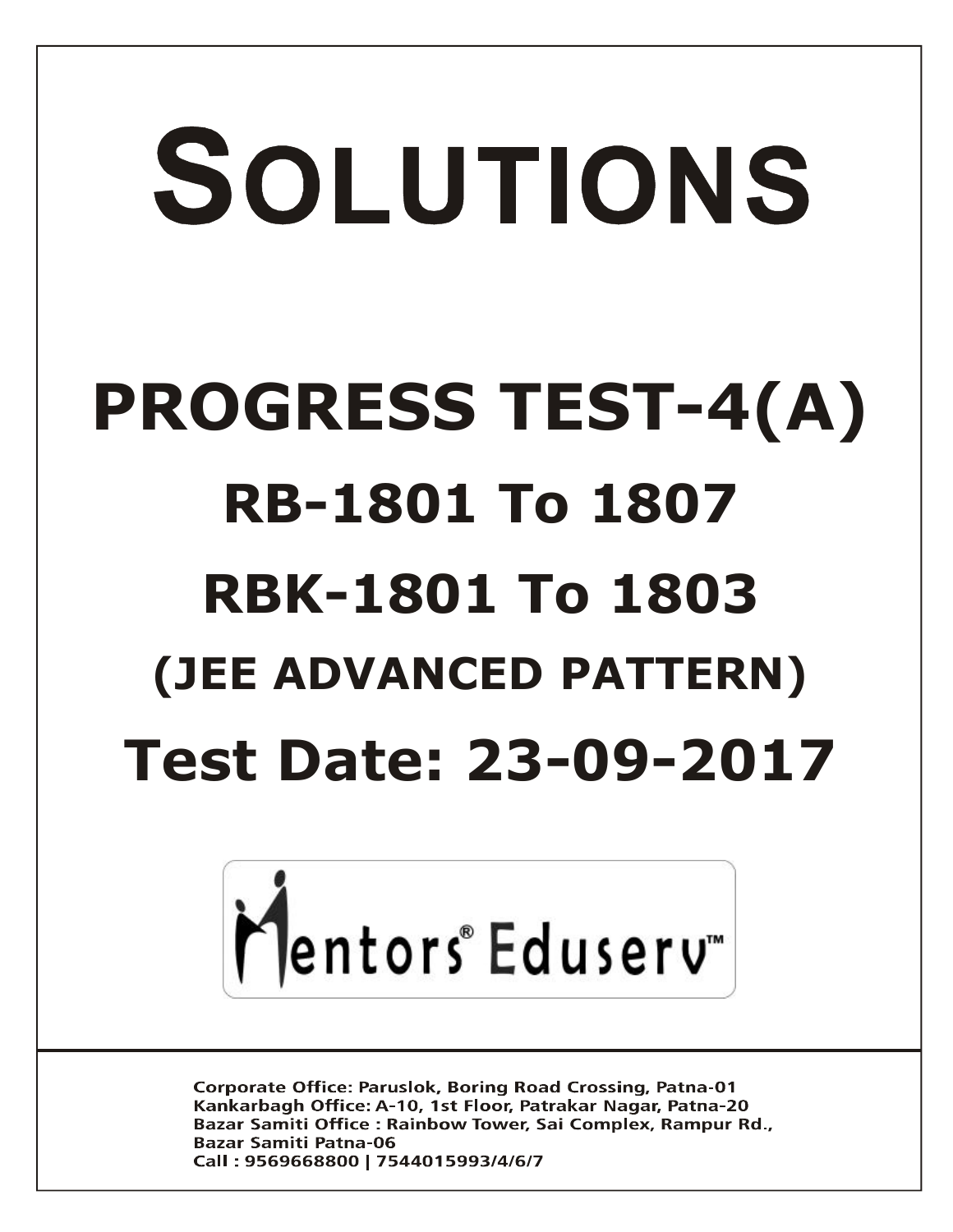# **PHYSICS**

**1.** Given  $E = \frac{q}{4\pi\epsilon_0 x^2}$ *q* πε . Hence the magnitude of the electric intensity at a distance 2*x* from charge *q* is 4 4 1  $4\pi \varepsilon_0 (2x)^2 = 4$  $\sigma = \frac{1}{4\pi\epsilon_0(2x)^2} = \frac{1}{4\pi\epsilon_0x^2}$  $\boldsymbol{0}$ 2 0 *E x q x*  $E' = \frac{q}{(q-1)^2} = \frac{q}{(q-1)^2} \times \frac{1}{t} =$ πε  $=$ πε  $=$ Therefore, the force experienced by a similar charge *q* at a distance 2*x* is 4  $F = qE' = \frac{qE}{l}$  **(D) 2.** Net force on any charge = 0. Force on any charge *Q* at end 0  $4x^2$   $x^2$ 2  $= K \frac{Q}{1} + \frac{NqQ}{2} =$ *x KqQ x*  $F = K \frac{Q^2}{4a^2} + \frac{KqQ}{2} = 0$ . Hence, 4  $q = \frac{-Q}{q}$  **(A) 3.**  $T_1 = \frac{2 \text{u} \sin \theta}{2}$ g  $=\frac{2usin\theta}{2}$ ,  $T_2=\frac{2ucos\theta}{2}$ g  $=\frac{2ucos\theta}{2}$  and  $R = \frac{u^2 \sin 2u}{\sqrt{2}}$ g  $=\frac{u^2 \sin 2\theta}{2}$   $\Rightarrow$   $R = \frac{T_1 T_2 g}{2}$ 2  $=$  **(B) 4.** Let after *t* second particle will reach at P again,  $\therefore$  area of  $v - t$  curve = 0  $\frac{1}{2}$  × 2 × 8 –  $\frac{1}{2}$  × (t – 8) × (t – 8) × 1 = 0 2 2  $\times$  2  $\times$  8  $\frac{1}{6}$   $\times$  (t  $-$  8)  $\times$  (t  $-$  8)  $\times$  1 = 0  $(t-8)^2 = 16$  $t - 8 = 4$  $t = 12s$  **(C) 5. (C)** 6  $\mathfrak{D}$  $v$  (m/s)  $P$  6 8  $\mathbf{r}$  (s) *- v R*  $R$  |  $\infty$ 

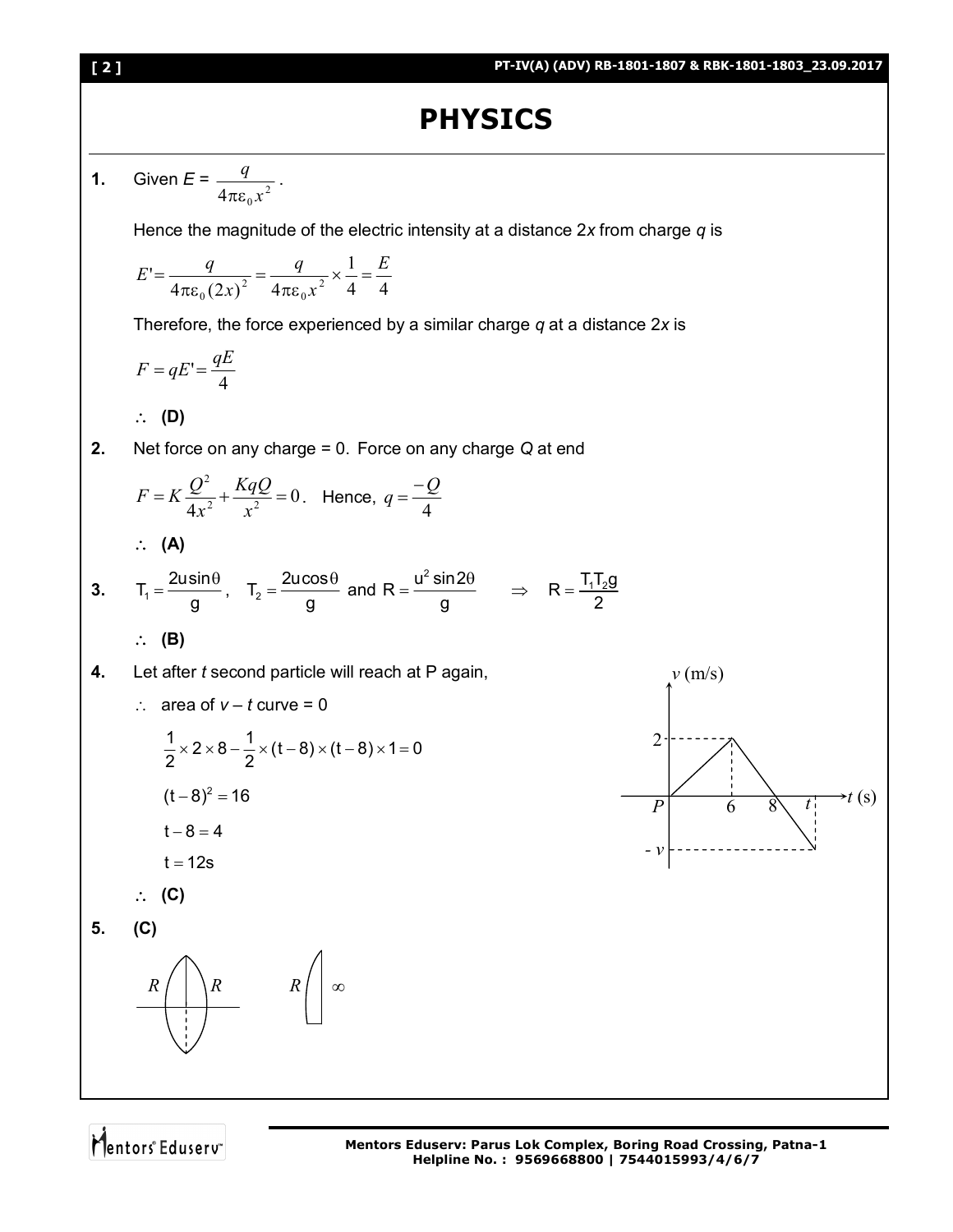$$
\frac{1}{20} = (\mu - 1)\left(\frac{1}{R} - \frac{1}{-R}\right)
$$
\n
$$
= \frac{1}{f} = (\mu - 1)\left(\frac{1}{R} - \frac{1}{-R}\right)
$$
\n $f = 40cm$ \n6.  $\Sigma F_y = 0, R = ma$ \n $mg = \mu R = \mu ma$ \n $\mu - \frac{g}{a} = 0.5$ \n $\therefore$  (C)\n7.  $E = \frac{Qz}{4\pi c_0 (R^2 + z^2)^{\frac{3}{2}}}$ , for  $z \ll R$   $F \propto x$  also force is towards centre of ring.\n $\therefore$  (A) (C)\n8. In equilibrium position, if  $x_0$  is stretch of spring then  $kx_0 = qE$  or  $x_0 = \frac{qE}{k}$   
\nIf  $x_m$  is maximum stretch of spring,  $\frac{1}{2}kx_m^2 = qEx_m$  or  $x_m = \frac{2qE}{k}$   
\nAmplitude will be  $x_m - x_0 = \frac{2qE}{k} - \frac{qE}{k} = \frac{qE}{k}$   
\n $\therefore$  (A,B, C)\n9. Area  $= \frac{1}{2} \times 10 \times (6 + 4) = \frac{v^2}{2}$   
\n $v = 10$  m/s\nArea upto 30 m =  $\frac{1}{2} \times 30 \times 6 = \frac{v^2}{2}$ \n $v^2 = 180$   
\n $v_{mn} = \sqrt{80} < 14$   
\n $\therefore$  (B) and (C)

Mentors<sup>e</sup> Eduserv<sup>-</sup>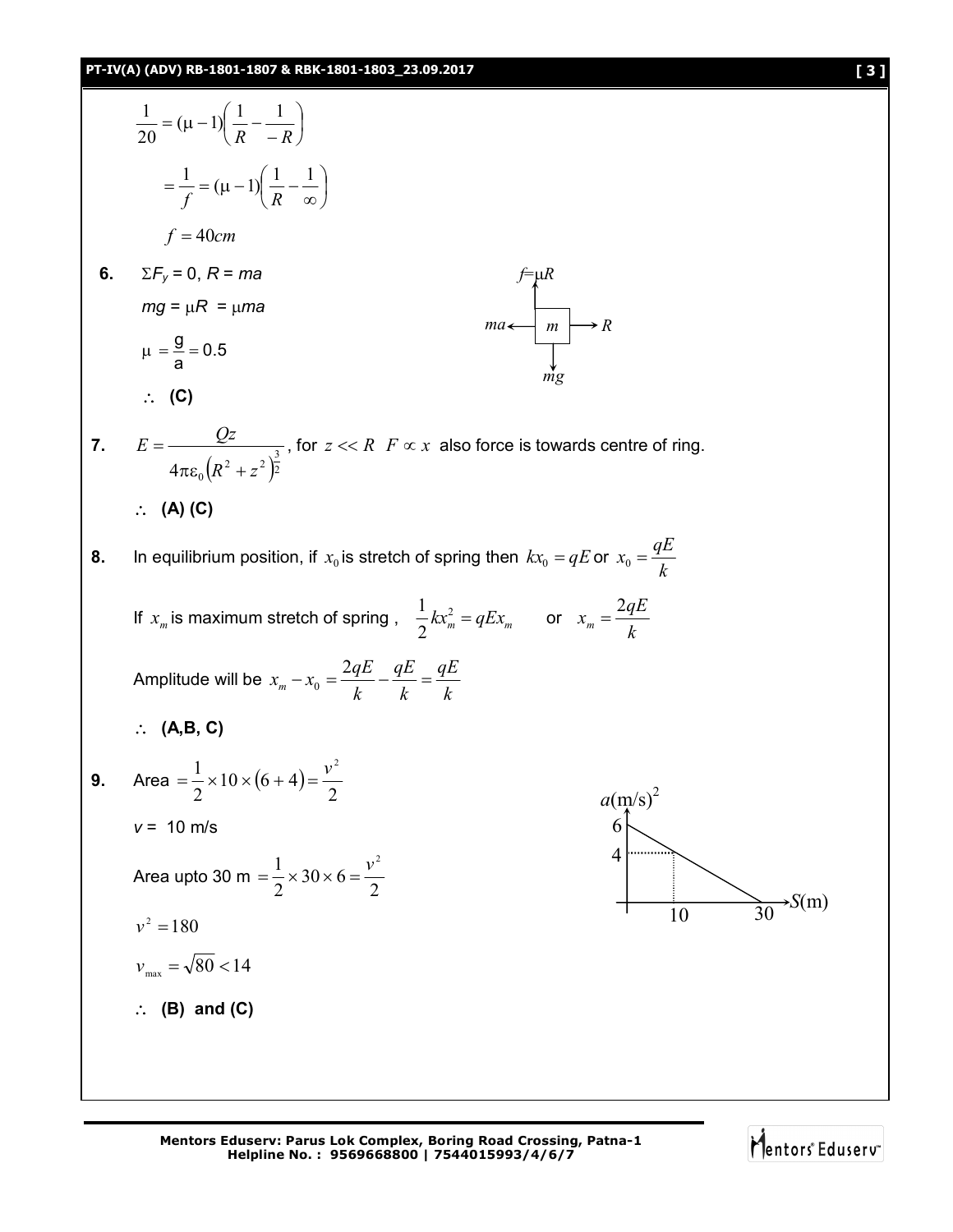| [4] | PT-IV(A) (ADV) RB-1801-1807 & RBK-1801-1803_23.09.2017                                 |
|-----|----------------------------------------------------------------------------------------|
| 10. | $v_x = 3$ m/s                                                                          |
|     | $a_x = -1.0$ m/s <sup>2</sup>                                                          |
|     | $\therefore v_x^2 = u_x^2 + 2a_x x$                                                    |
|     | or $0 = (3)^2 + 2(-1)(x)$ or $x = 4.5$ m                                               |
|     | Also $v_r = u_r + a_r t$                                                               |
|     | $0 = 3 - (1.0)t$ or $t = 3s$                                                           |
|     | $y = u_y t + \frac{1}{2} a_y t^2 = 0 + \frac{1}{2} (-0.5)(3)^2 = -2.25$ m              |
|     | and $v_y = a_y t = (-0.5)(3) = -1.5$ m/s                                               |
|     | $\vec{v} = v_x \hat{i} + v_y \hat{j} = 0 - 1.5 \hat{j} = (-1.5 \hat{j})$ m/s           |
|     | $\vec{r} = x\hat{i} + y\hat{j} = (4.5\hat{i} - 2.25\hat{j})$ m<br>and                  |
|     | $(B)$ and $(C)$<br>$\mathcal{L}_{\mathcal{L}}$                                         |
| 11. | For maxima path difference = $n \lambda$                                               |
|     | If $d =$ path difference between waves reaching point O = 7 $\lambda$                  |
|     | O will be maxima.                                                                      |
|     | For $d = \lambda$ only one maxima at O is possible, the screen being finite.           |
|     | $\therefore$ (C) and (D)                                                               |
| 12. | If the image is real and magnified means object is between f and 2f.                   |
|     | $f_1 = \frac{(\mu - 1)}{\sqrt{3}} f = 4f$<br>When lens immersed in water focal length, |

*r* 1  $\Big\}$  $\bigg)$  $\mathcal{L}_{\mathcal{L}}$  $\overline{\phantom{a}}$  $\setminus$ ſ μ  $\mu$ 

Now object is between pole and focus so image is virtual and magnified.

**(A) and (C)**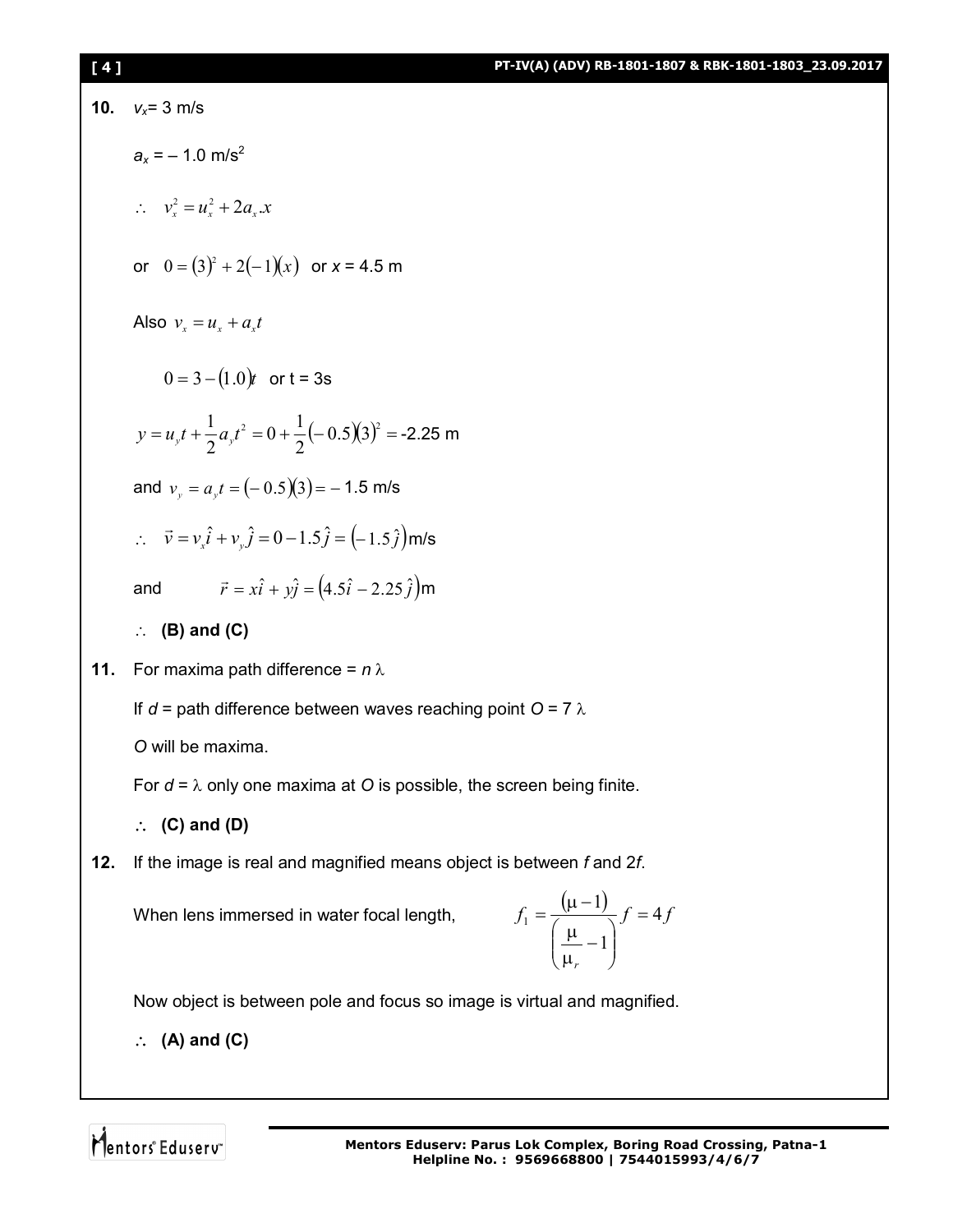



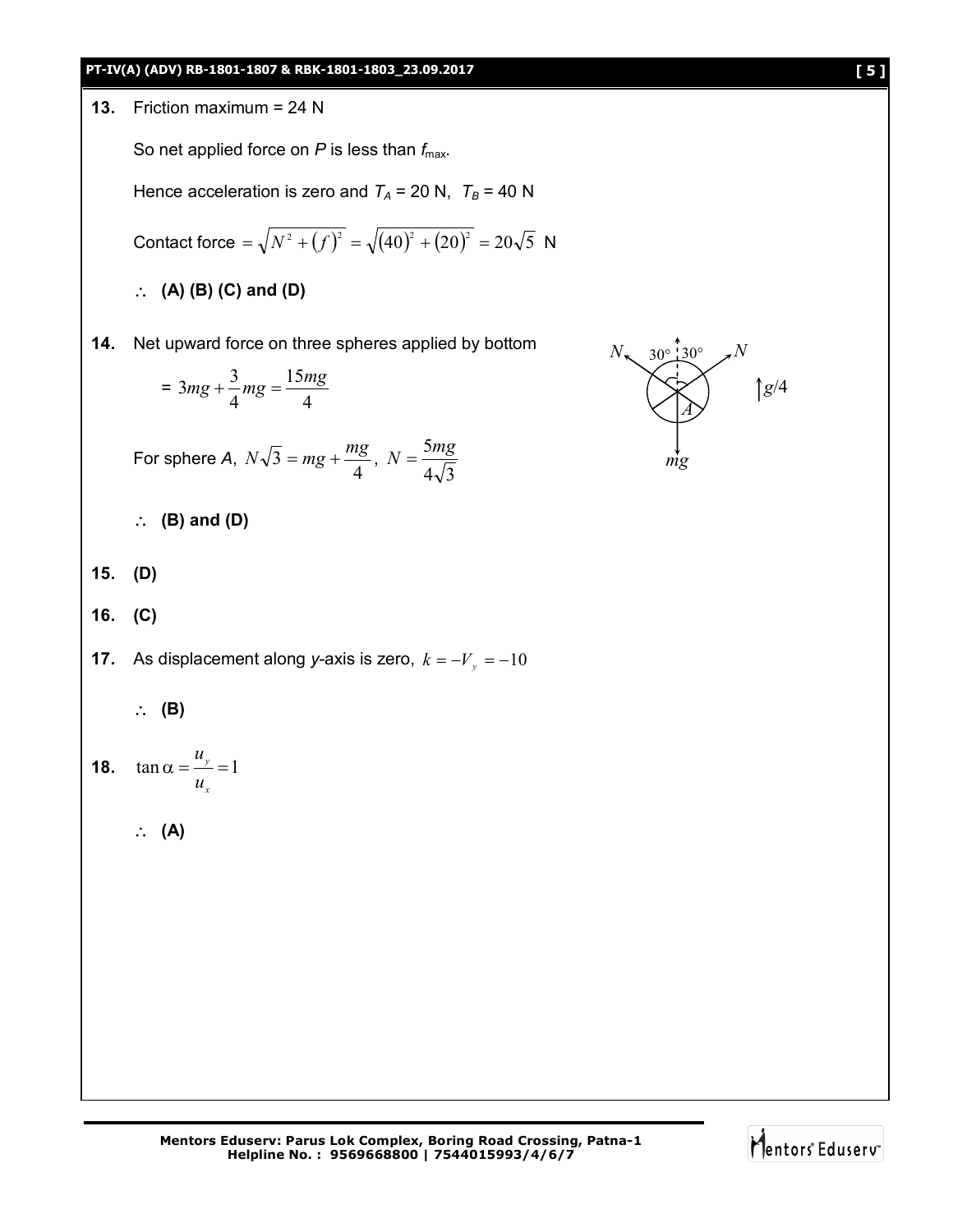

Mentors Eduserv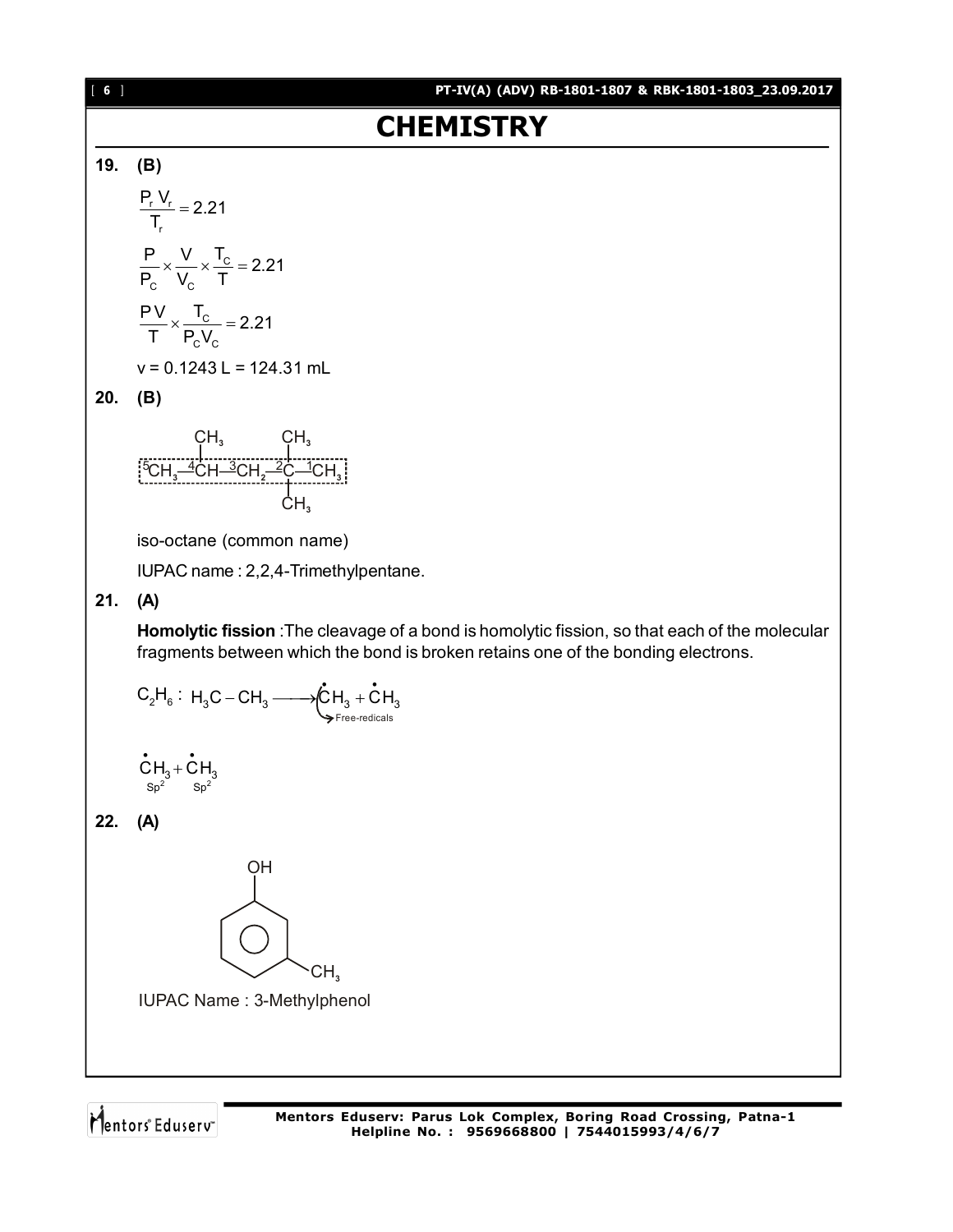### **PT-IV(A) (ADV) RB-1801-1807 & RBK-1801-1803\_23.09.2017** [ **7** ]



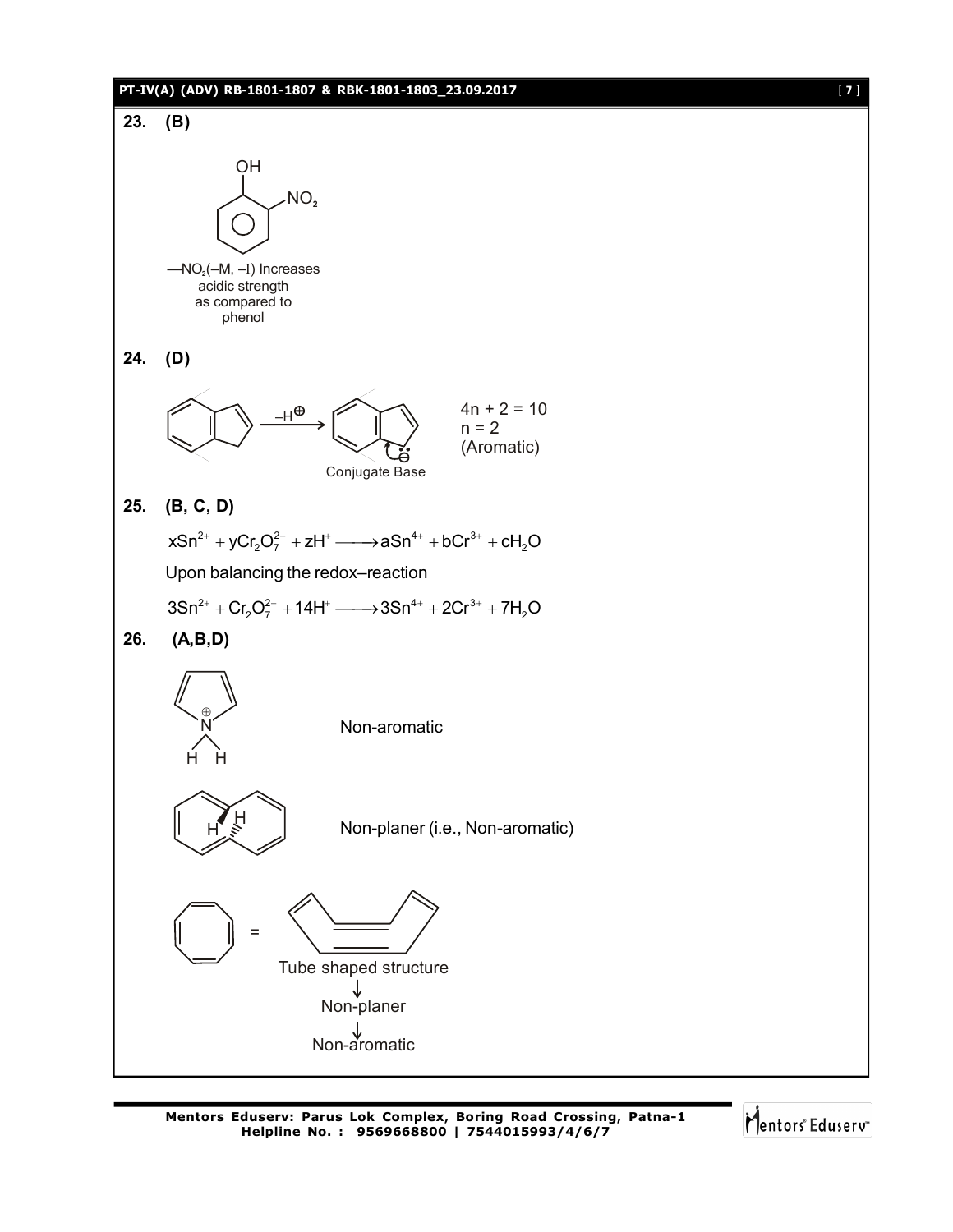[ **8** ] **PT-IV(A) (ADV) RB-1801-1807 & RBK-1801-1803\_23.09.2017 27. (A, C, D) 28. (A), (B)** Nitrogen molecule has 14 electrons. So the electron distributed in molecular orbital as below:  $($   $\star$ ) star indicated for anti bonding]  $N_2 = σ1s^2, σ_T^{*}s^2, σ2s^2, σ_2^{*}s^2 [\pi 2p_x^2, \pi 2p_y^2]\sigma 2p_z^2$ Where : Nb = Nos of bonding electrons Na = Nos. non-bonding electrons  $N_2$  – bond order =  $\frac{10-4}{2}$  = 3 2  $\frac{-4}{2}$  =  $N_2^+$  – bond order =  $\frac{9-4}{2}$  = 2.5 2  $\frac{-4}{2}$  = Oxygen molecule has 16 electron, so the electron distributed in molecules orbital as below.  $O_2 = \sigma 1s^2, \sigma_1^* s^2, \sigma 2s^2 \sigma_2^* s^2, \sigma 2p_z^2, \ \left[ \pi 2p_x^2 = \pi 2p_y^2 \right] \left[ \pi_2^* p_x^1 = \pi_2^* p_y^1 \right]$  $O_2$  – Bond order =  $\frac{10-6}{2}$  = 2 2  $=\frac{10-6}{2}=2$  $O_{2}^{+}$  – Bond order =  $\frac{10-5}{2}$  = 2.5 2  $=\frac{10-5}{2}=2$ Bond dissociation  $\alpha$  bond order Bond length  $\alpha \frac{1}{\log d}$ Bond order **29. (A), (B), (C)**  $\mathsf{CSBr}_3$  contains Cs<sup>+</sup> and Br<sub>3</sub> ions. due to energy effect (large cation stablise by large anion) (A) Cs  $Br_3 = Cs^2 + 3 Br^-$ (B) B–F isostructural N O O  $Sp^2$ F F  $Sp<sup>2</sup>$ (C)  $109.5^{\circ}$ H –  $\mathsf{Sp}^3$ H ₿, H

Mentors Eduserv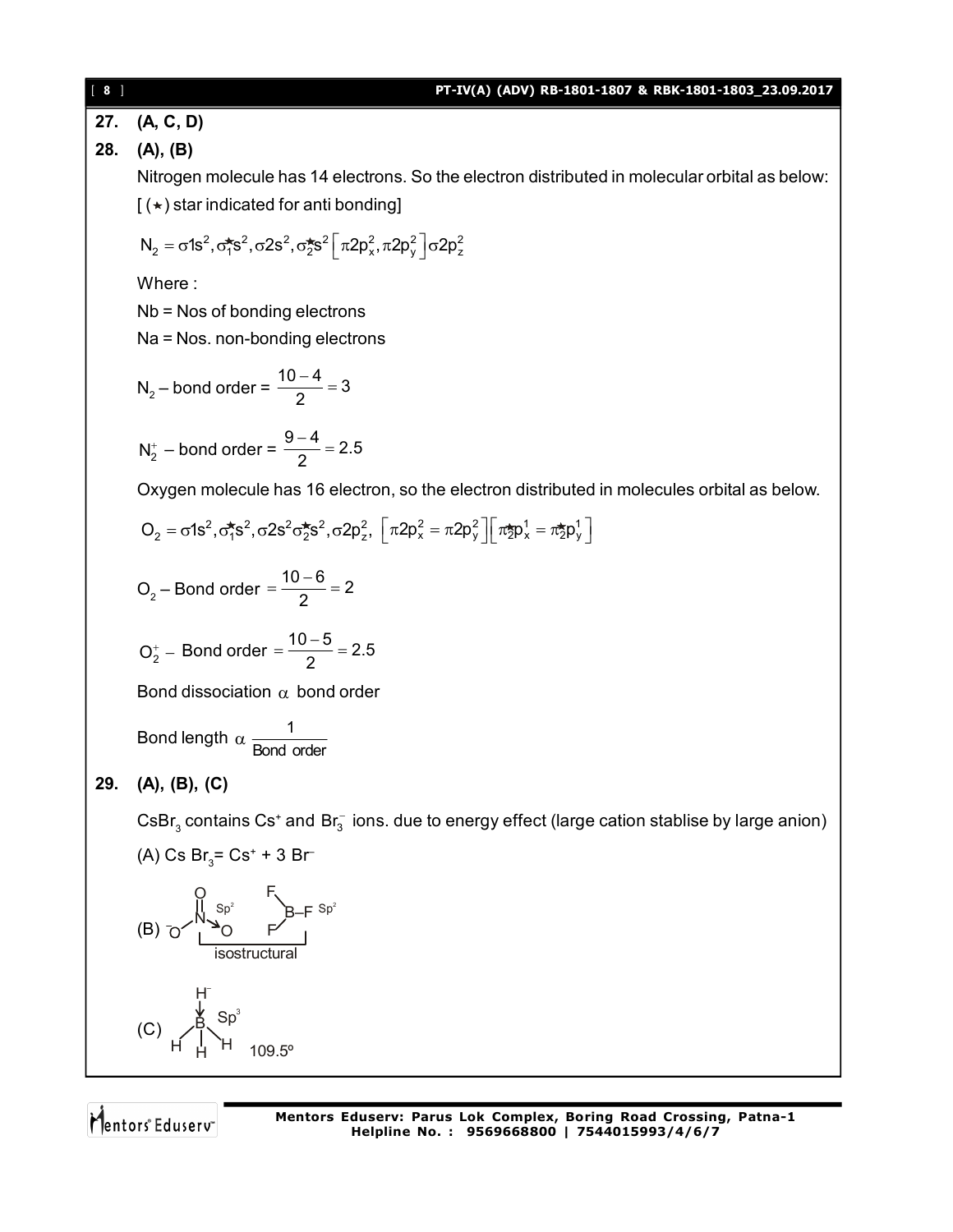### **PT-IV(A) (ADV) RB-1801-1807 & RBK-1801-1803\_23.09.2017** [ **9** ]



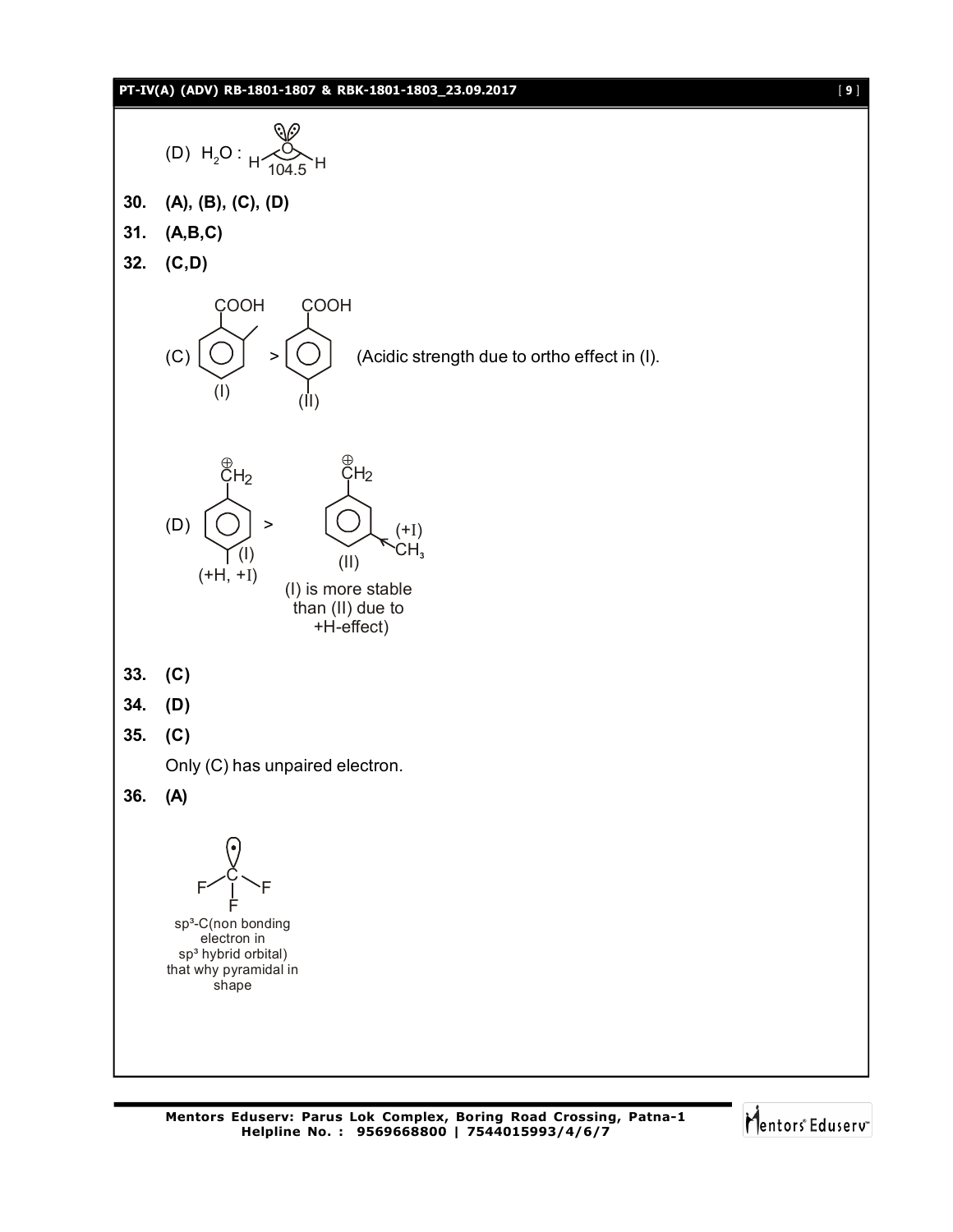[ **10** ] **PT-IV(A) (ADV) RB-1801-1807 & RBK-1801-1803\_23.09.2017 MATHEMATICS 37. (C)**  $\mathbf{I}$  $\overline{1}$  $\overline{\mathcal{L}}$  $\bigg\}$  $\overline{ }$ ↑  $\int$  $=$  $-2$ ,  $\sqrt{3} \leq x <$  $-1$ ,  $\sqrt{2} \leq x <$  $\leq x <$  $=[x]^2-[x^2]=$ 0,  $x = 2$ 2,  $\sqrt{3} \leq x < 2$ 1,  $\sqrt{2} \leq x < \sqrt{3}$  $0, \qquad 0 \leq x < \sqrt{2}$  $(x) = [x]^2 - [x^2]$ *x x x x*  $f(x) = [x]^2 - [x]$  $\therefore$  Range of f(x) is  $\{-2, -1, 0\}$ . **38. (C)**  $ex + y = a$  $e = \frac{2}{2}, a = \frac{10}{3}$  $3^{7}$  3  $=\frac{2}{3}$ , a = -**39. (B)** (i) When  $0 \leq x < 1$  $f(x)$  doesn't exist as  $[x] = 0$  here. (ii) Also  $\lim_{x\to I+} f(x)$  and  $\lim_{x\to I-} f(x)$  does not exist. Hence  $f(x)$  is discontinuous at all integers and also in (0, 1) **40. (D)**  $(0) = \lim_{h \to 0} \frac{f(h) - f(0)}{h}$ *h he*  $\binom{n}{n}$  *a h*  $f'(0) = \lim_{h \to 0} \frac{f(h) - f(h)}{h}$ *h h*  $h \rightarrow 0$  *h h*  $f'(0) = \lim_{h \to 0} \frac{f(h) - f(0)}{h} = \lim_{h \to 0} \frac{he^{-(h - |h|)} - 1}{h}$  $\bigg)$  $\left(\frac{1}{h} + \frac{1}{|h|}\right)$  $-\left(\frac{1}{7}\right)$  $\rightarrow 0$  h  $h \rightarrow$  $|h|$ 1 1  $f(0) = \lim_{h \to 0} \frac{f(h) - f(0)}{h} = \lim_{h \to 0}$  $(0+0)=\lim_{h\to 0}\frac{he^{(h-h)}-a}{h}=\lim_{h\to 0}\frac{h.e^{-2/h}-a}{h}=0-\lim_{h\to 0}\frac{a}{h}=0$ 2 0 1 1  $f(0+0) = \lim_{h\to 0} \frac{he^{(h-h)'}-a}{h} = \lim_{h\to 0} \frac{h.e^{-2/h}-a}{h} = 0 - \lim_{h\to 0} \frac{a}{h} =$ - $\rightarrow$  $\bigg)$  $\left(\frac{1}{h} + \frac{1}{h}\right)$  $-\left(\frac{1}{2}+\right)$  $\rightarrow$ <sup>0</sup> *h*  $h \rightarrow$ <sup>0</sup> *h h*  $\rightarrow$ <sup>0</sup> *h a h*  $h e^{-2/h} - a$ *h*  $f'(0+0) = \lim_{h\to 0} \frac{he^{(h-h)}-a}{h} = \lim_{h\to 0} \frac{h.e^{-2/h}-a}{h} = 0 - \lim_{h\to 0}$ *h h h h h* provided  $a = 0$ Also,  $1, 1$ h h  $f'(0-0) = \lim_{h \to 0} \frac{-he^{(h-h)'}-a}{-h} = 1 + \lim_{h \to 0} \frac{a}{h} = 1,$ h  $h \rightarrow 0$  h  $-\left(-\frac{1}{h}+\frac{1}{h}\right)$  $\rightarrow$ 0  $-$ h h $\rightarrow$  $-0$ ) =  $\lim_{h \to 0} \frac{-he^{(h h h)} - a}{h} = 1 + \lim_{h \to 0} \frac{a}{h} =$  $\overline{\phantom{a}}$ provided  $a = 0$ Thus  $f(x)$  can't be made differentiable at  $x = 0$ .

Mentors Eduserv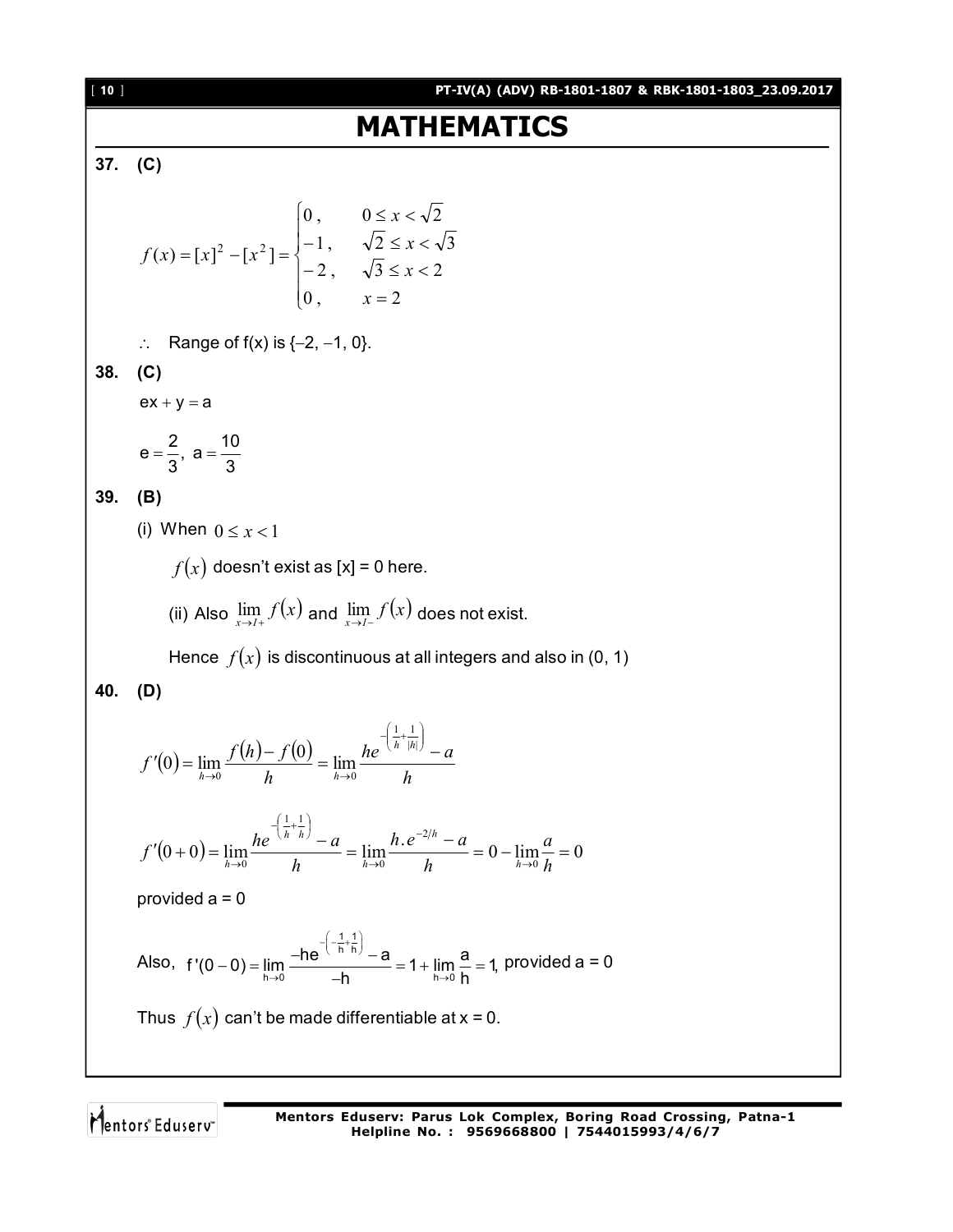# **PT-IV(A) (ADV) RB-1801-1807 & RBK-1801-1803\_23.09.2017** [ **11** ]

41. **(B)**  
\n
$$
\lim_{x\to 0} \frac{\tan(-\pi^2)x^2 - \tan((- \pi^2))x^2}{\sin^2 x}
$$
\nSince  $9 < \pi^2 < 10$   
\n $\therefore$   $-10 < -\pi^2 < -9$ ;  $\therefore$   $[-\pi^2] = -10$   
\n $= \lim_{x\to 0} \frac{\tan(-10x^2) - \tan(-10)x^2}{\sin^2 x}$   
\n $= \lim_{x\to 0} \frac{-\tan(10x^2) + \tan(10).x^2}{x^2} = \lim_{x\to 0} \left[\tan 10 - \left(\frac{\tan(10x^2)}{10x^2}\right).10\right] = \tan 10 - 10$   
\n42. **(C)**  
\nWe take A as the origin and AB and AC as x-axis and y-axis respectively.  
\nLet  $AP = h$ ,  $AQ = k$   
\nEquation of the line PQ is  
\n $\frac{x}{h} + \frac{y}{k} = 1$  ...(i)  
\nGiven, BP.  $CA = AB^2$   
\n $\Rightarrow (h-a)(k-a) = a^2 \Rightarrow hk - ak - ah + a^2 = a^2$  or  $ak + ha = hk$   
\nor  
\n $\frac{a}{h} + \frac{a}{k} = 1$  ...(ii)  
\nFrom (ii), it follows that line (i) i.e. PQ always passes through a fixed point (a, a).  
\n43. **(B, D)**  
\n $\sum_{k=1}^{n} \frac{6^k}{(3^k - 2^k)(3^{k+1} - 2^{k+1})} = \sum_{k=1}^{n} \left[\left(\frac{3^k}{3^k - 2^k}\right) - \left(\frac{3^{k+1}}{3^{k+1} - 2^{k+1}}\right)\right]$   
\n $= \left(\frac{3}{3-2} - \frac{3^2}{3^2 - 2^2}\right) + \left(\frac{3^2}{3^2 - 2^2} - \frac{3^3}{3^3 - 2^3}\right) + \left(\frac{3^3}{3^3 - 2^3} - \frac{3^4}{3^4 - 2^4}\right) + \dots + \left(\frac{3^n}{3^n - 2^n} - \frac{3^{n+1$ 

Mentors<sup>e</sup> Eduserv<sup>-</sup>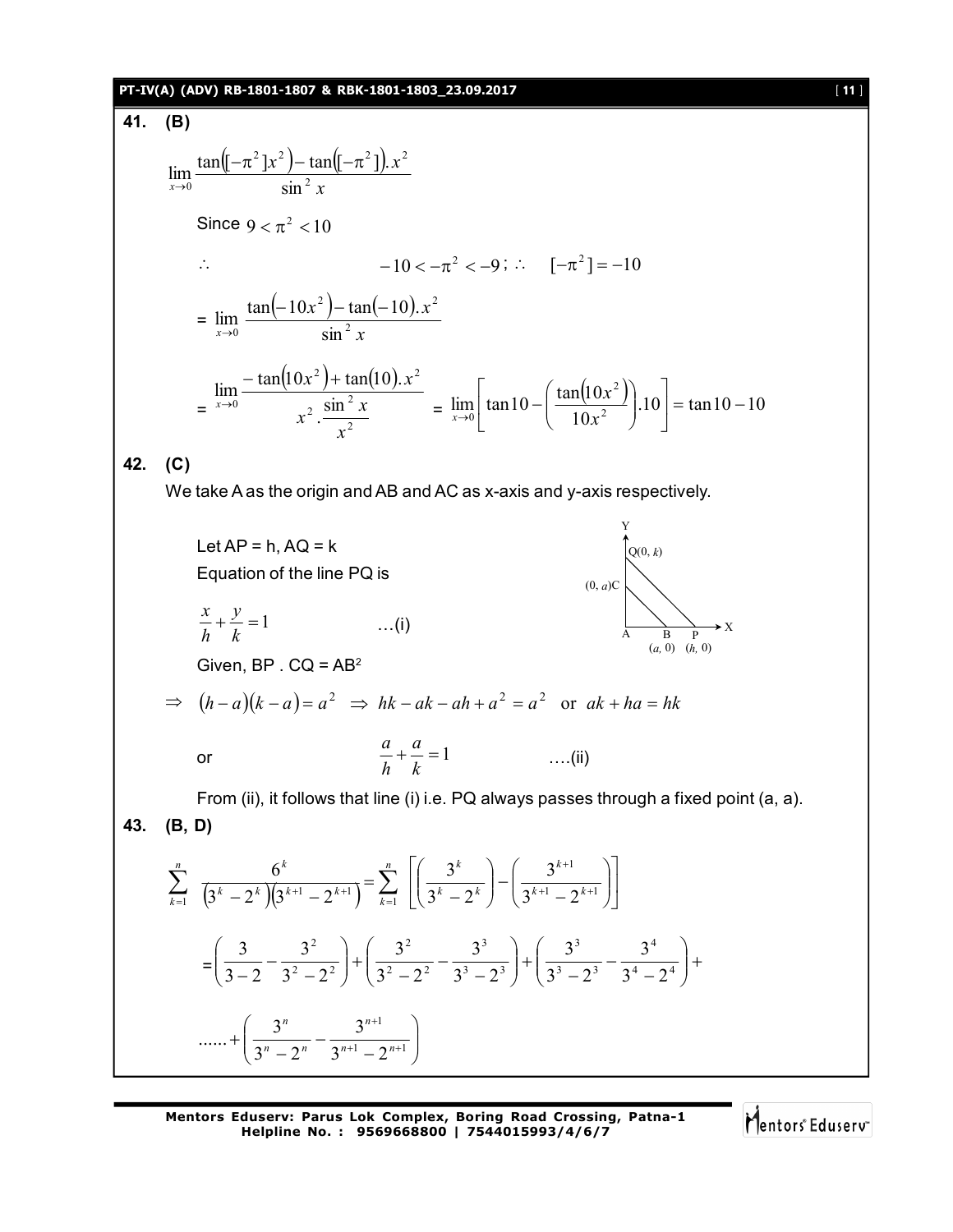#### [ **12** ] **PT-IV(A) (ADV) RB-1801-1807 & RBK-1801-1803\_23.09.2017**

 $= 3 - \frac{1}{2^{n+1} - 2^{n+1}}$ 1  $3^{n+1} - 2$  $3-\frac{3^{n+1}}{2^{n+1}}$  $^{+}$  $-\frac{5}{3^{n+1}-2^n}$ *n* Required limit =  $\lim_{n \to \infty} 3 - \frac{3}{2^{n+1}} = 3 - 1 = 2$  $3^{n+1} - 2$  $\lim_{n\to\infty}$  3 -  $\frac{3^{n+1}}{2^{n+1}}$   $\frac{3^{n+1}}{2^{n+1}}$ 1  $=3-1=$  $\bigg)$  $\setminus$  $\overline{\phantom{a}}$  $\setminus$ ſ  $-\frac{5}{3^{n+1}-2^{n+1}}$  $^{+}$  $\left| \frac{n}{2} \right|$   $\left| \frac{n+1}{2} \right| = 2^n$ *n n* **44. (A, B, C) 45. (A, B)** Required locus is tangent to  $y^2 = 4x$  at (1, 2)  $y = x + 1$ **46. (A, B, C) 47. (A, B, C)**  $f\left(\frac{3}{2}\right) = \frac{9}{4}$ ;  $f\left(\frac{9}{4}\right) = 2 \times \frac{9}{4} - 3 = \frac{3}{8}$  $2)$  4  $(4)$  4 2  $\left(\frac{3}{2}\right) = \frac{9}{4}$ ;  $f\left(\frac{9}{4}\right) = 2 \times \frac{9}{4} - 3 = \frac{3}{4}$  $(2)$  $f\left(\frac{5}{5}\right) = 2$ ;  $f(2) = 1$ ;  $f(1) = 1$ 2  $\left(\frac{5}{2}\right)$  = 2; f(2) = 1; f(1) = 1 **48. (A, B, D)**  $y^2 = 4(x - h)$  pass through (0, 2) and (0, –2) **49. (B)** Let  $A = (0, 0)$  and  $B = (r_1 + r_2, 0)$  be the centres of the two given fixed circles. Let  $C = (\alpha, 0)$  be the point of intersection of direct common tangents. Now,  $(r_1 + r_2)$  $1 - r_2$  $1'2$ 2  $i_1 r_2 \Rightarrow \alpha = \frac{r_1}{r_2}$ 2  $\frac{1+r_2}{r_1} \Rightarrow r_2 \alpha = r_1 \alpha - r_1$ 1 2  $r_1 - r$  $\frac{r_1 + r_2}{r_1 + r_2}$   $\Rightarrow$   $r_2 \alpha = r_1 \alpha - r_1^2 - r_1 r_2 \Rightarrow \alpha = \frac{r_1^2 + r_1 r_2}{r_1 + r_2}$ *r r*  $\overline{a}$  $\Rightarrow$   $r_2 \alpha = r_1 \alpha - r_1^2 - r_1 r_2 \Rightarrow \alpha = \frac{r_1^2 + r_2}{r_1^2 + r_2^2}$  $\alpha$  $=\frac{\alpha-(r_1+1)}{r_2+1}$ ∴ Locus of *C* is  $x = \frac{r_1 + r_1 r_2}{r_1 - r_2} = a$  $x = \frac{r_1^2 + r_1 r_2}{r_1}$ - $=\frac{r_1^2+}{r_1^2}$  $1 - r_2$  $1'2$ 2  $\frac{1 + r_1 r_2}{r_1 + r_2} = a$  constant, which is a straight line. A  $\left\{ (r_1+r_2, 0) \right\}$  ( $r_1+r_2, 0$ ) E D (0, 0) *r*1  $r<sub>2</sub>$ y